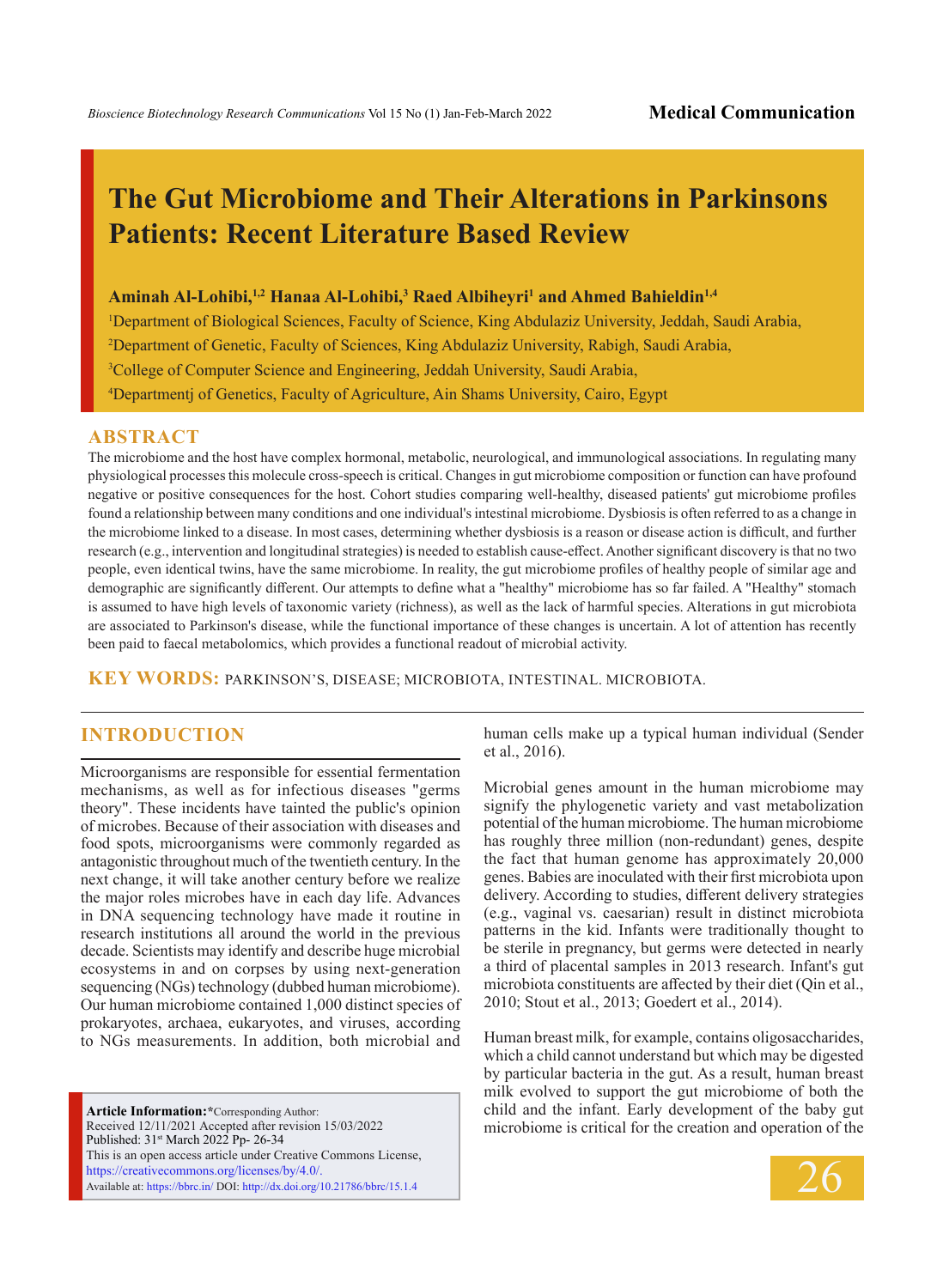adaptive and innate immune systems. The gut microbiome is thought to make up around 75% of the immune cells in the body, and there's growing evidence that it's where autoimmune illnesses like inflammatory bowel disease start and are controlled (Furness et al., 1999; Frese, 2017; DeWeerdt et al., 2018).

In developed countries, the prevalence of allergy and autoimmune illnesses has increased considerably during the previous four decades. According to "hygiene hypothesis" or "microbial exposure hypothesis," this increase is due to developing countries' raising sanitary lifestyles. The relationship between human microbiome and its effect on immune system growth and function has been carefully investigated in two recent publications, "Missing Microbes" and "Dirt is Good," both published by notable academics. Human microbiome has been an underestimated and understudied target for new illness detection and treatment options until recently. Irritable bowel syndrome, colorectal cancer, chronic idiopathic constipation, and obesity are linked to a shift in gut microbiota (Okada et al., 2010; Isolauri, 2012; Russel, 2013; Khan, et al., 2014; Christodoulides et al., 2016; Gilbert et al., 2017; Roca-Saavedra et al., 2018).

Obesity is a complex condition with numerous causes, one of which may be linked to gut microbiome contents. The transplantation of faeces from obese and non-obese twins into mice was one of the most impressive gut microbiomes works produced by obesity research. Following that, the mice were served a high-fat diet; those who received the lean microbiome stayed that way, whereas those who received the obese microbiome gained weight. In comparison to genetics and other modifiable risk factors, dietary modifications are thought to have a five-fold effect on gut microbiota compositions (Zhang et al., 2010; Ridaura et al., 2013; Jeffery et al., 2013; Duncan et al., 2013; Roca-Saavedra et al., 2018).

Though short-term dietary modifications resulted in transitory changes in gut microbiota composition, longterm dietary alterations resulted in significant alterations. It's been difficult to fully comprehend or monitor human diets to judge the effect of their daily food, which is why animal models and small feeding trials, as well as supplementation studies, have been used extensively. Dietary diversity and food quality are crucial predictors of gut microbiome composition; with higher-quality meals leading in a 47 percent more diverse and likely healthier gut microbiota (Walker et al., 2011; O'Connor et al., 2014; Holscher, 2017).

This is particularly true of plant-based diets, which contain a wide variety of dietary fibres; the more fibres available, the more diversified the microbiota grows. Frailty, inflammation, and poor health outcomes have been linked to elders' lack of food diversity and consistency since moving into residential care (Claesson et al., 2012; Perez Martinez et al., 2014; Holscher, 2017; Roca-Saavedra et al., 2018). A microbial culture is a group of microorganisms living together. Multi-species assemblages of (micro) organisms

that interact in a continuous habitat are more aptly described as microbial communities. The microbiome is the microbial community in a well-developed ecosystem with different physio-chemical features which result in the establishment of distinct ecological niches. On the other hand, there have been plethoras of microbiome descriptions published. A community of commensal, symbiotic, and pathogenic microorganisms residing inside a body area or other habitat is referred to as a microbiom. Marchesi and Ravel described genomes, microbial (and viral) gene expression patterns, and proteomes in a particular habitat, as well as the biotic and abiotic components that were present at the time (Whipps et al., 1988; Lederberg et al., 2001; Konopka, 2009; Marchesi, 2015; Berg et al., 2020).

The microbiome is a living, breathing micro-ecosystem that evolves over time and across multiple scales. Due to technological limitations, particularly in examining noncultivable bacteria of interest and a lack of population-scale data displaying microbiota compositions and activities, the properties of the human microbiome and host–microbiota interactions were essentially unknown until recent decades (Berg et al., 2020). Meanwhile, advances in sequencing technology and large-scale sequence-based microbiome projects, such as the Human Microbiome Project (HMP) consortium funded by the National Institutes of Health (NIH) and the Meta HIT (Metagenomics of the Human Intestinal Tract) consortium funded by the European Commission, have ushered in a new era of sequencingbased microbiome research. These large-scale studies aim to characterize the human microbiome and its activities in health and illness, with Meta HIT focused exclusively on the gut microbiome. To taxonomically characterize microbial communities, 16S ribosomal RNA (rRNA) was sequenced. To taxonomically characterize microbial communities, 16S ribosomal RNA (rRNA) was sequenced.

To taxonomically characterize microbial communities, 16S ribosomal RNA (rRNA) was sequenced. To taxonomically characterize microbial communities, 16S ribosomal RNA (rRNA) was sequenced. A type of RNA present in ribosomes is 16S ribosomal RNA. Whole genome shotgun (WGS) metagenomic sequencing of body-site specific whole community DNA, followed by reference genome mapping, metagenomic assembly, gene cataloguing, and metabolic reconstruction, as described by Methé et al. (2012); and 16S ribosomal RNA (rRNA) sequencing to taxonomically characterise microbiota communities, to facilitate maximum capture of organismal and functional information (The Human Microbiome Project Consortium, 2012).

**Human Microbiome and Its Functions:** The human microbiome is unparalleled in its diversity and quantity. Bacteria are the most common members of this group, having the highest density in the gut, especially the colon. Bacteroidetes and Firmicutes are the most prevalent bacterial phyla, followed by *Actinobacteria, Proteobacteria, Verrucomicrobia*, and *Fusobacteria*. A "heart" human microbiome has been established in most computational analyses in most human subjects tested, that described by a collection of common genes present in certain habitat (as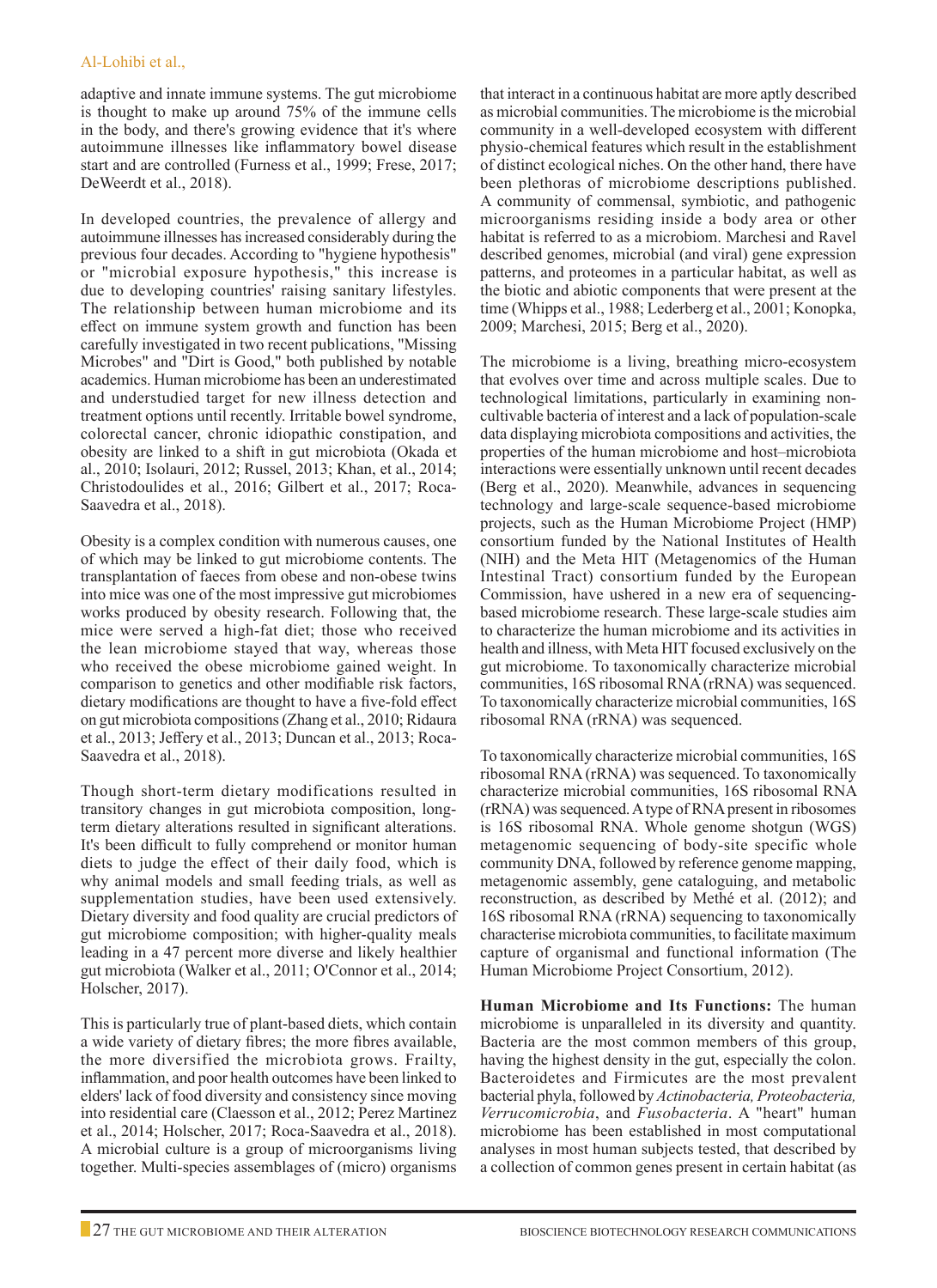skin, oral mucosa, stomach, and vagina) (Huttenhower et al., 2012; Le Chatelier et al., 2013, Ding et al., 2014; Ding et al., 2014; Ursell et al., 2012; Lloyd-Price et al., 2017).

Microbiome affects human physiology in ways that go beyond gut function, inspite the fact that the human GI tract has most diverse microbial community. This is accomplished by a range of immunologic, homeostatic, and metabolic processes; however, due to the enormous number of microbial species, distinguishing which strain is responsible for each trait can be challenging. The fact that germ-free (GF) animals born and housed without exposure to microbes exhibit a number of systemic abnormalities, including an underdeveloped immune system and gastrointestinal tract, highlights the significance of microbiota-host interactions. After recolonization, some of these shortcomings, such as better gut immunity, can be recovered in GF animals (Umesaki et al.,1999; Smith et al., 2007; Smith et al., 2007).

The gut microbiota is required for the production, regulation, and differentiation of intestinal epithelium in the small and large intestines, as well as modulating GI motility and enhancing normal ENS development, regulates the integrity and fortification of mucosal barrier, and stimulates angiogenesis. Microbiota's close association with the host resulted in the establishment of a variety of molecular pathways that allow host's defense system to learn to accept commensal population while continuing to function normally. Both innate and adaptive responses are affected and programmed by microbiota. Innate immune system, for example, has evolved a system of protein receptors that recognize common microbe-associated molecular patterns (MAMPS), as bacterial cell wall components (lipopolysaccharide and peptidoglycan) and flagellin, which are similar across bacterial species (Hooper et al., 2001; Anitha et al., 2012, Brun et al., 2013, Collins et al., 2014; Goto et al., 2014; Thaiss et al., 2016).

Defense initial line against invading pathogens is the quality of this receptor family, which contains transmembrane proteins. Because the intestinal mucosa is closely related to ENS, TLRs are vital for gut homeostasis and neurochemical communication with it. In mice, knocking down TLR2 or TLR4 disrupts the morphological and functional integrity of the intestinal mucosa, changes gut movement, and decreases myenteric neurons numbers and neurotrophic factor output. Gut microbiota has an impact on B cells ability to generate and secrete IgA. Connections could be mutualistic, communalistic, or pathogenic. The genomic materials of organisms (microbiota) that live in a specific location of the human body make up the human microbiome (Anitha et al., 2012, Brun et al., 2013; Furusawa et al., 2013; Wesemann et al., 2013; Kawasaket al., 2014; Berg et al., 2020).

Microorganisms can be found in a variety of locations, including the skin, mucosa, gastrointestinal system, respiratory tract, urogenital tract, and mammary gland. They create a distinct, dynamic ecosystem that adapts to the niche's particular environmental conditions. Following birthing, a long-term association (symbiosis) develops between human body and its native microbiota. For total enjoyment and health, these connections are necessary. Co-evolution has allowed microbiota species to actively adapt to their habitats and live in niches within the human body (Grice et al., 2011, Yilmaz et al., 2014; Whitesid et al., 2015).

These species are known as body parts because of their biological roles, which cause a wide range of changes from conception to death. As a result of the host's influences, the human microbiome is always changing. At any one time, age, diet, lifestyle, hormonal swings, inherited genes, and underlying disease all have an effect on the human microbiome. Dysbiosis, on the other hand, is a shift in human microbiota composition that can cause life-threatening disorders. The importance of a healthy microbiome in maintaining good health can't be overstated. The stomach is where the human microbiome is most dense. These animals are essential for human health preservation and maintenance. Changes in the immunological environment have been linked to a dysbiotic gut flora in previous researches on human microbiome project (Whitesideet al., 2015).

Dybiosis has also been linked to life-threatening illnesses like cancer, bowel inflammatory disorders, cardiovascular diseases, and antibiotic-resistant bacterial infections. Mutualistic, communalistic, or pathogenic connections are all possible. The human microbiome is made up of the genomic material of species (microbiota) that live in a specific area of the human body. Microorganisms can be found on the skin, mucosa, respiratory tract, gastrointestinal system, urogenital tract, and mammary gland, among other areas in the body. They establish a dynamic and unique ecosystem that responds to the niche's unique environmental conditions. Microbiota species have actively adjusted to their special circumstances and exist in niches inside human body due to coevolution (Whiteside et al., 2014; Hoeppli et al., 2015; Pascal et al., 2018).

Due to their biological activity, these species are recognized as part of body, resulting in a variety of alterations from conception to death. In response to host cues, the human microbiome is continually developing. Healthy microbiome is essential for maintaining good health. The stomach is where the human microbiome is most dense. These animals play an essential role in human health preservation and maintenance. According to prior researches on human microbiome project, alteration in immunological environment can be associated with dysbiotic gut flora. Dybiosis has been related to life-threatening health conditions such as cardiovascular diseases, cancer, bowel inflammatory disorders, and resistance bacterial infections, all of which are associated to antibiotic resistance (Morgan et al., 2012; Whiteside et al., 2014; Pascalet al., 2018; Ogunrinola et al., 2020).

**Microbiome and the Gut-Brain Axis:** Changes in gut integrity and microbial development can have an impact on brain function. Gut–brain axis is a two-way communication system that communicates between CNS and gut through neuronal, endocrine, and immunological signals. Vagal or spinal innervation is supposed to transmit neural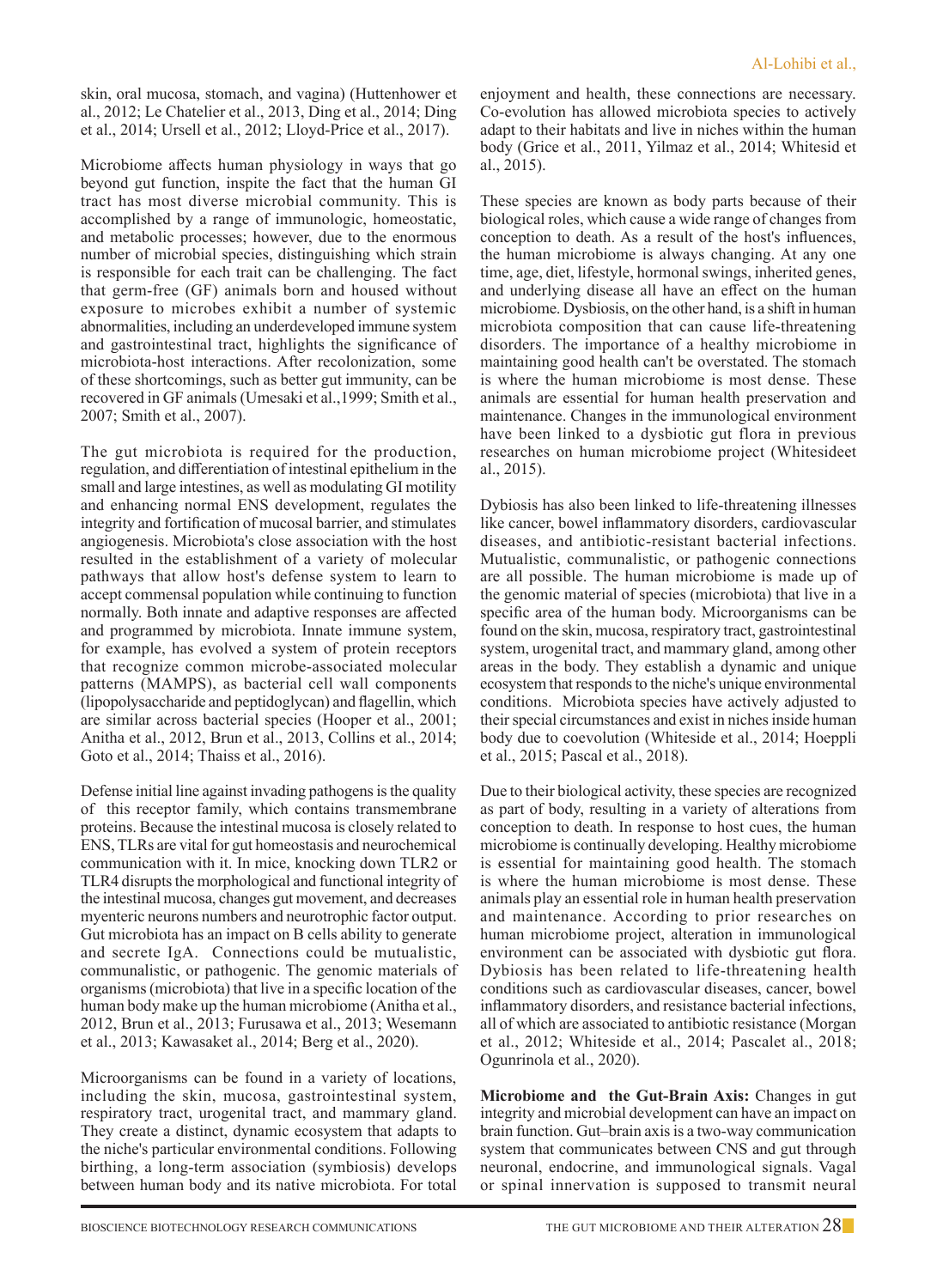#### Al-Lohibi et al.,

knowledge. Microbiota deliver multiple signals to the CNS and ENS, either directly or indirectly, through the creation of neurotransmitters or neurochemical-like precursors in ENS. Bifidobacterium infant is boosted tryptophan levels in the circulation, which is a precursor to serotonin and SCFAs also enhance the serotonin formation by intestinal cells (Desbonnet et al., 2010, Yano et al., 2015, Dinan et al., 2017; Miraglia et al., 2019).

Control microglia maturation in the CNS, influence ENS activity via G-protein coupled receptors like GPR41 and GPR43, and mediate epigenetic change via histone deacetylation. Microbiome of the human stomach has multiple effects on brain health. Lipopolysaccharides, for example, are structural bacterial components that stimulate innate immune system in a low-grade tonic manner. Systemic and/or CNS inflammation is caused by excessive stimulation from bacterial dysbiosis, small intestine bacterial overgrowth, or enhanced intestinal permeability. Adaptive immune system failure is caused by bacterial proteins reacting with human antigens. D-lactic acid and ammonia are neurotoxic metabolites produced by bacterial enzymes. Short-chain fatty acids, which are beneficial metabolites, may be neurotoxic (Venteret al., 2001; Qin et al., 2010; Soret et al., 2010; Nohr et al., 2013; Surjyadipta, 2013; Jacquemin, 2014; Erny et al., 2015).

Human-like hormones and neurotransmitters can be created by gut microbes. Microbial growth and pathogenicity are affected by bacterial receptors for these hormones. Gut bacteria excite afferent neurons in the ENS, prompting the vagus nerve to transmit messages to the brain. The architecture of sleep and the stress reactivity of the hypothalamic-pituitary-adrenal axis are both influenced by gut microorganisms via these several pathways. They have an impact on memory, mood, and cognition, and are important in the treatment of alcoholism, chronic fatigue syndrome, fibromyalgia, and restless legs syndrome (Hooper, 2004; Galland, 2014).

**Gut Microbiota and Central Nervous System Disorders:** Human cells account for nearly half of all cells and 1% of all unique genes in our body, with rest originating from microorganisms such as archaea, bacteria, fungus, and viruses. These bacteria make up the human microbiota, with the majority colonizing the gut. The identification of these bacteria and the examination of their contribution to neurological health has been made possible by recent technology developments, open access data repositories, and the use of high throughput sequencing. Alterations in gut microbiota associated with neurological illness risk, activity, and progression, according to new research. Despite substantial clinical and biological research, many neurological illnesses' aetiology, development, and effective therapy remain unknown. The aetiology of these diseases is complex.

The gut bacteria and CNS interact in a variety of ways, according to numerous researches (Sampson et al., 2015). These bidirectional interactions make up gut microbiota– brain axis (Bauer et al., 2016, Dinan, 2017). The first step in identifying whether and how the gut microbiota–brain

axis influences human neurological illnesses is to conduct epidemiological investigations (Tremlett et al., 2017). Alzheimer's disease, multiple sclerosis, autism spectrum disorder, Parkinson's disease, and stroke have all been linked to the microbiome as a potential risk factor. Changed microbial composition contributes to the pathogenesis of such disorders, according to cross-sectional clinical research (Cryan et al., 2020).

**Basic Microbiome Methodology:** Until the 1990s, the majority of gut microbiology research was done using culture, staining, and microscopy. Many anaerobic microbes could not be cultivated or investigated because growth media and circumstances preferred fast-growing, aerobic microbes with DNA sequencing advent, this changed. The 16S bacterial ribosomal RNA (rRNA) gene sequencing method (hereinafter 16S) gained a lot of traction quickly (Matsuki et al., 2002). Conserved sections of this gene are utilized to make broad-spectrum polymerase chain reaction (PCR) primers that can amplify hypervariable areas that are rapidly developing across a wide range of bacteria. By comparing the amplified hypervariable area sequences to a curated library of fully sequenced bacterial 16S genes, the sequences can be taxonomically identified (Louis et al., 2007; Hiergeist et al., 2015).

Although 16S is still the most extensively used approach for describing bacterial communities in research, it has a number of drawbacks. For starters, taxonomic classifications are widely employed to classify microorganisms. Second, because many species within the hypervariable region under study have the same sequence, sequence classification is frequently confined to genus value. Using data from Human Microbiome Project, tools like PICRUSt (Phylogenetic Investigation of Communities by Reconstruction of Unobserved States) can infer potential functional pathways from 16S results, but 16S analysis is susceptible to primer bias and does not provide direct information about gut microbe function or potential interactions with host physiology (Langille et al., 2013; Srinivasan et al., 2015; Pollock et al., 2018).

**Factors Infusing the Gut Microbiome:** A variety of factors, beginning at birth, influence gut microbial makeup and metabolic capacities, as measured by various methods. The embryonic intestine has extremely few bacteria, if any, because the womb is normally sterile. Microbial colonisation begins at birth, and the method of delivery (vaginal, Cesarean, and newborn feeding) has a significant impact. Improved sanitation, immunisation, the eradication of enteropathogens, and exposure to antibiotics and nonantibiotic treatments are all factors that affect the commensal, or native, microbiota. Throughout one's life, one's diet has effect on microbial compositions of one's body (Penders et al., 2006; David et al., 2014; Perez-Muoz et al., 2017; Maier et al., 2018).

**Parkinson's disease:** Parkinson's disease (PD) is commonest neurological condition, second only to Alzheimer's disease in terms of prevalence. Clinically, it is distinguished by parkinsonism (rigidity, rest tremor, bradycinesia, and postural instability) and pathologically by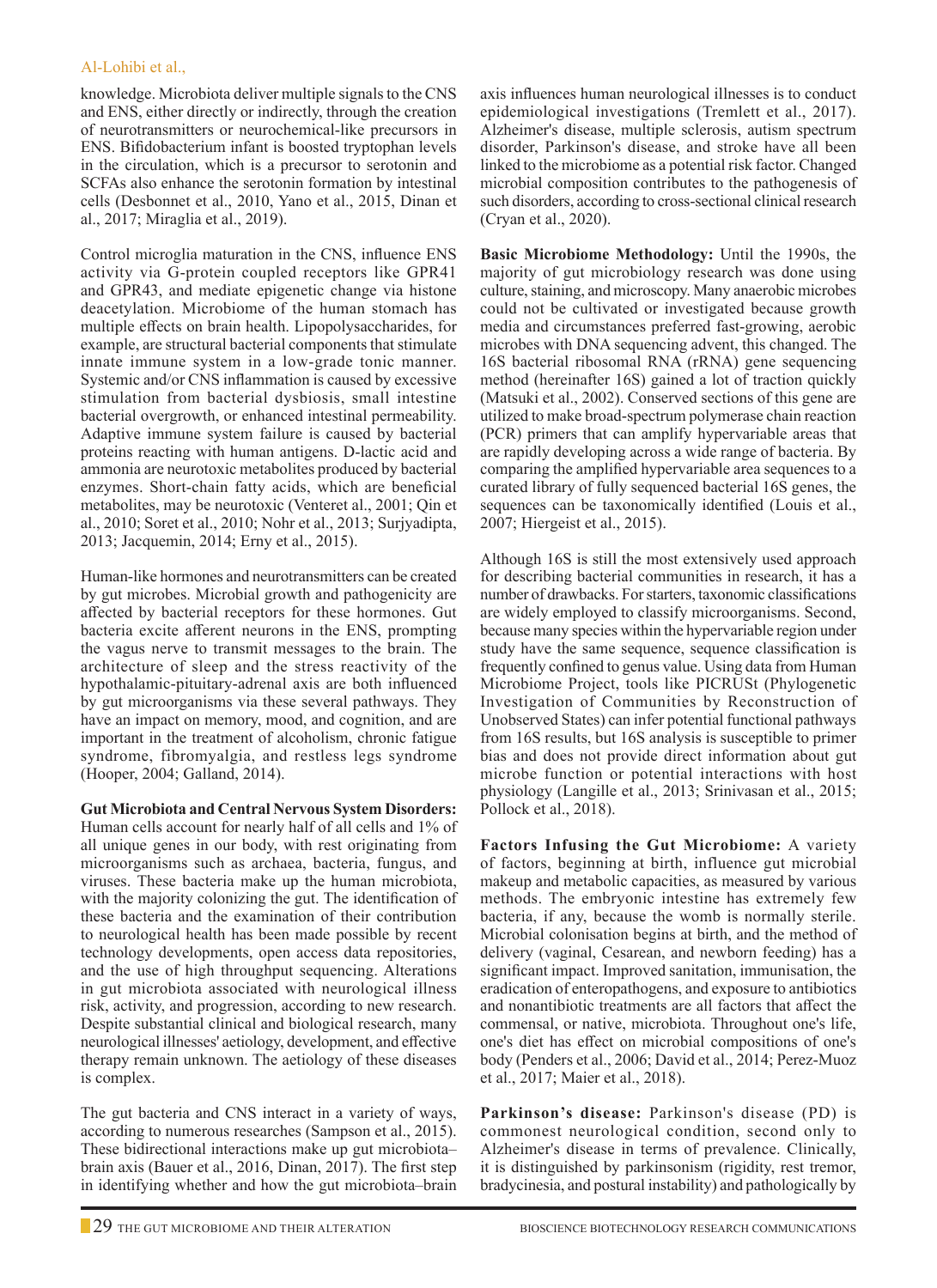neuronal loss in the nigra and elsewhere, which is linked to ubiquinone protein deposits in neuronal cytoplasm (Lewy organisms) and protein-like threading inclusions within neuritis. Parkinson's disease strikes 0.1 percent of those aged 65 to 69, and 1-3 percent of those aged 80 and up. Other illnesses with significant parkinsonian symptoms and signs, such as postencephalitic, drug-induced, and arteriosclerotic Parkinsonism, may be mistaken for Parkinson's disease until an autopsy confirms the diagnosis. About six million people around world suffer from Parkinson's disease (Nussbaum et al., 2014, Armstrong et al., 2020 ).

Beyond the classic view of Parkinson's disease as a movement disorder, it has become obvious that nonmotor symptoms such cognitive impairment, autonomic dysfunction, sleep issues, depression, and hyposmia are all part of the disease and contribute considerably to the total burden. Parkinson's disease strikes men twice as often as it does women in most regions. There was no gender split or perhaps a female excess in a few of villages, including one in Japan. The male majority could be explained by the protective effect of female sex hormones, a sex-related genetic mechanism, or sex-specific disparities in risk factor exposure in the environment, as well as health-care discrepancies (Van Den Eeden et al., 2003; Poewe et al., 2017).

**Causes and Genetics of Parkinson's disease:** People frequently question, "Why?" after receiving a Parkinson's diagnosis. Parkinson's disease has no recognized etiology for most people ("idiopathic"). Parkinson's disease triggered by a mix of causes, according to researchers. If there existed a continuum with hereditary causes on one end and environmental causes on the other, people with Parkinson's disease would tumble all over the place. Some cases may be genetically determined, while others may be more impacted by environmental factors. Aging is also a factor. Researchers may be able to develop medicines to slow or perhaps prevent the disease if they learn more about what's causing it. Genetics, according to researchers, accounts for roughly 30% of Parkinson's risk. Only around 10% of this risk can be explained by existing genetic linkages, implying that more Parkinson's genes have yet to be uncovered. Studies discovered a number of causal Parkinson's genes (GBA, LRRK2, PRKN, SNCA) in the last decade, where genetic abnormalities dramatically enhance one's risk of developing the disease. Other factors must play a role because not everyone with these genetic abnormalities develops Parkinson's disease,( Khan & Ali 2017, 2018, and Ali and Khan 2021).

**Environment and Aging:** Other factors linked to elevated risk of Parkinson's disease. Head injuries and pesticide exposure are two of them. After consuming drugs infected with a toxin called MPTP, a group of heroin addicts in California developed a form of Parkinson's disease in the early 1980s.Smoking and coffee usage have been related to lower incidence of Parkinson's disease in numerous studies. Parkinson's disease is most commonly caused by old age. Researchers predict that by 2040, the number of persons with Parkinson's disease will have doubled due to an ageing population. Scientists believe that as we age, our cells become more vulnerable to degeneration. Furthermore, the expression of our genes may alter with time, potentially triggering a cascade of biological processes that leads to Parkinson's disease (Ali and Khan 2021).

Microbiome and Parkinson's disease: Parkinson's disease is a neurodegenerative disease that causes both nonmotor and motor symptoms. Nonmotor symptoms of Parkinson's disease often appear years before motor symptoms. Pathophysiologic abnormalities in the gastrointestinal system, as well as the ENS and CNS, are hypothesized to be linked to dysbiosis of the typical gut microbiome. These alterations are thought to lead to the death of dopaminergic neurons by a variety of mechanisms, including the release of neurotoxins into the bloodstream, a decrease in the production of neuroprotective substances, and an increase in inflammatory and autoimmune responses (Shulman et al., 2011; Elfil et al., 2020).

Intracellular deposition of aggregated -synuclein, which leads to neuronal cell death and inflammation, has long been thought to constitute its pathogenic characteristic PD is now understood to be a multi-systemic disease that affects both the CNS and the PNS and results in a variety of non-motor symptoms like gastroparesis and constipation. Due to the early involvement of the gastrointestinal system, which commonly precedes motor symptoms by years, changes in gut microbiota composition were studied in relation to PD pathogenesis. The hypothesis that the gut microbiota has a role in Parkinson's disease and other neurodegenerative diseases is supported by animal research. According to Sampson and colleagues, the microbiota can affect synucleinopathy and neuroinflammation (2016). (Cersosimo et al., 2012; Pellegrini et al., 2018; Keshavarzian et al., 2020).

As a result, the microbiome could be exploited to provide diagnostic markers and as a therapeutic target. Increased gut permeability and inflammation have been linked to reduced gastrointestinal short-chain fatty acid (SCFA) concentrations in PD patients. SCFAs are the byproducts of bacterial fermentation of dietary components, and they are critical for colonic epithelium feeding and maintenance. Reduced SCFA-producing taxa in PD patients leads to low levels of SCFA. The composition of the PD gut microbiota has been studied in over 20 case–control studies. There were over 100 taxa that were found to be varied in abundance between PD patients and controls (Clairembault et al., 2015; Keshavarzian et al., 2015; Ungeret al.,2016; Hill-Burns et al., 2017; Schwiertz et al., 2018; Qian Yang et al., 2018; Pietrucci et al., 2019; Aho et al., 2019).

Several studies have suggested that persons with Parkinson's disease have a different gut microbiota than people without the condition, although the findings are often conflicting, and there is no consensus on which taxa are associated to the disease. Bacteria from the genus Akkermansia and the Verrucomicrobiaceae family were found to be enriched in patients with Parkinson's disease, but bacteria from the Lachnospiraceae family were found to be deficient. The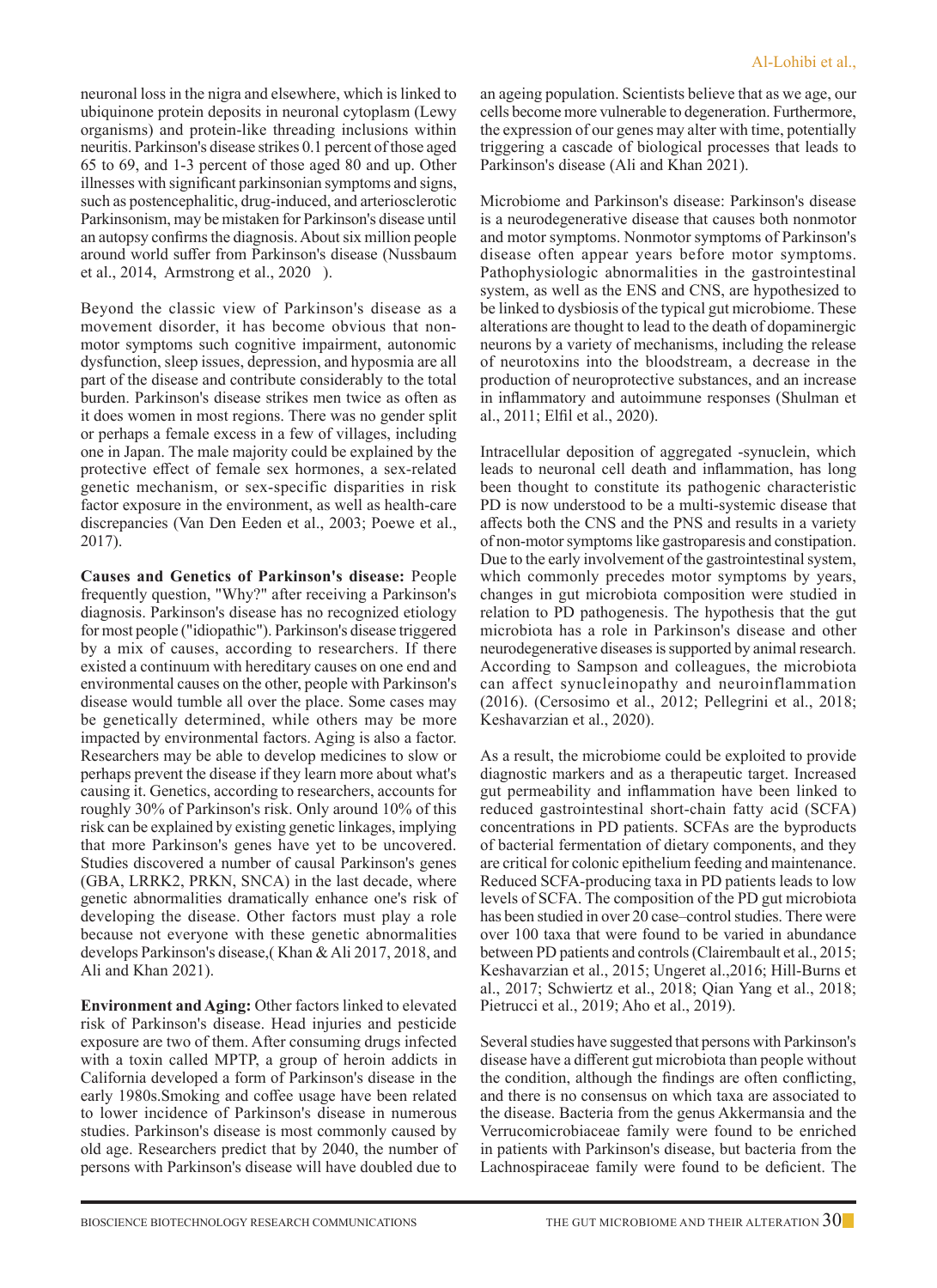#### Al-Lohibi et al.,

*Lactobacillaceae* family has been found to be high in PD in Western cohorts, although this has never been found in Chinese studies (Qianet al., 2018).

Bacteria belonging to the Prevotellaceae family have also shown inconsistent outcomes. Several studies revealed that the abundance of these taxa was dramatically reduced in PD patients when compared to controls, whereas others found no differences in abundance or found that these taxa were enriched in PD patients. Inherent variability of gut microbiota across cultures, lifestyles, and diets, as well as differences in study designs and methods for obtaining and evaluating 16S rRNA-gene amplicon data, could all lead to disparities between studies. To further understand the significance of changes in the intestinal microbiota composition in PD and assess its potential as a biomarker for PD risk, diagnosis, and prognosis, cross-study comparisons and identification of disease-specific modifications are required (Petrov et al., 2017; Heintz-Buschart et al., 2018; Aho et al., 2019; Savva et al., 2021).

#### **The potential role of gut microbiota in PD pathogenesis:**

As a result of its critical role in human body functioning, the gut microbiota evolved and became an integral component of people's life. Gut flora influences the release of neurotransmitters such as serotonin, dopamine, norepinephrine, gamma-aminobutyric acid, and glutamate, which may have implications for intra-cerebral functions. As a result, gut dysbiosis could play a role in the disruption of brain signalling networks. Bacterial components such lipopolysaccharide and amyloid protein curli increase synuclein aggregation, suggesting gut microbiome role in synucleinopathies like Parkinson's disease. Additionally, in genetically sensitive animals, gram-negative bacteria in the intestines can cause PD-like symptoms.

Helicobacter pylori infection has been linked to more severe motor impairment, decreased brain dopamine levels, impaired levodopa absorption, as well as immunological and inflammatory reactions in Parkinson's disease patients. H. pylori eradication, on the other hand, had no effect on motor function, according to an RCT. Finally, the gut microbiome of people with Parkinson's disease differs from that of healthy people. Despite the fact that results vary widely due to a differences of confounding factors as geographic dispersion, diet, gender, age, BMI, and medication, the findings are encouraging (including catechol-O-methyl transferase inhibitors).

Two new meta-analyses reveal that people with PD have a pro-inflammatory gut dysbiosis, which is defined by low amounts of SCFA-producing bacteria. SCFAs are immunomodulatory and metabolic byproducts of bacterial fermentation. Another factor to consider when studying gut microbiota composition in Parkinson's disease is some bacteria's ability to metabolise levodopa, primarily via the tyrosine decarboxylase pathway, which causes premature conversion of levodopa to dopamine in the small intestine, resulting in decreased levodopa availability and increased levodopa dose required (Metta et al. 2021).

**PD and Gastrointestinal Symptoms:** Constipation had a positive probability ratio of 2.2 in a probabilistic approach for detecting prodromal PD in patients with non-motor symptomatic signs, according to the Movement Disorders Society. Some researchers hypothesized that early degenerative PD pathology is associated to constipation, or that early PD pathology begins in the intestinal plexus, based on these associations. However, the idea of multifocal disease, or at the very least the complicated interplay that happens years or decades before motor traits manifest as a result of centrally mediated non-motor prodromal traits like RBD and hyposmia, which have a high prodromal PD risk, should be mentioned (Abbott et al., 2001, Dickson et al., 2009, Hawkes et al., 2010; Berg et al., 2015).

**Conflict of Interest:** There is no conlfict of interest.

**Data Availability Statement:** The database generated and /or analysed during the current study are not publicly available due to privacy, but are available from the corresponding author on reasonable request.

## **References**

- Abubucker, S., Segata, N., Goll, J et al. (2012). Metabolic reconstruction for metagenomic data and its application to the human microbiome. PLoSComput Biol., 8(6), e1002358.
- Aho, V. T., Pereira, P. A., Voutilainen, S et al. (2019). Gut microbiota in Parkinson's disease: temporal stability and relations to disease progression. EBioMedicine, 44, 691- 707.

Albenberg, L. G.and Wu, G. D. (2014). Diet and the intestinal microbiome: associations, functions, and implications for health and disease. Gastroenterology, 146(6), 1564-1572.

Ali SA and Khan Z. (2021). A preliminary study to access the effect of isocynanate in neuroblastoma brain cells in vitro. Isocyanate exposure and risk of Parkinson's disease. Acta Neurobiologia Experimentalis PubMed, Vol 81 191- 195 DOI 10.21307/ane-2021-018

Ali SA and Khan Z. (2017). Update on pesticide exposure and Parkinson's disease: A review. European Journal of Pharmaceutical and Medical Research, 4(8): 224-234.

Anderson, M. J.and Willis, T. J. (2003). Canonical analysis of principal coordinates: a useful method of constrained ordination for ecology. Ecology, 84(2), 511-525.

Anitha, M., Vijay–Kumar, M., Sitaraman, S. V. et al. (2012). Gut microbial products regulate murine gastrointestinal motility via Toll-like receptor 4 signaling. Gastroenterology, 143(4), 1006-1016.

 Blaser, M. J. (2014). Missing microbes: how the overuse of antibiotics is fueling our modern plagues. Macmillan. Brun, P., Giron, M. C., Qesari, M. et al. (2013). Toll-like receptor 2 regulates intestinal inflammation by controlling integrity of the enteric nervous system. Gastroenterology, 145(6), 1323-1333.

Caporaso, J. G., Kuczynski, J., Stombaugh, J. et al. (2010). QIIME allows analysis of high-throughput community sequencing data. Nature methods, 7(5), 335-336.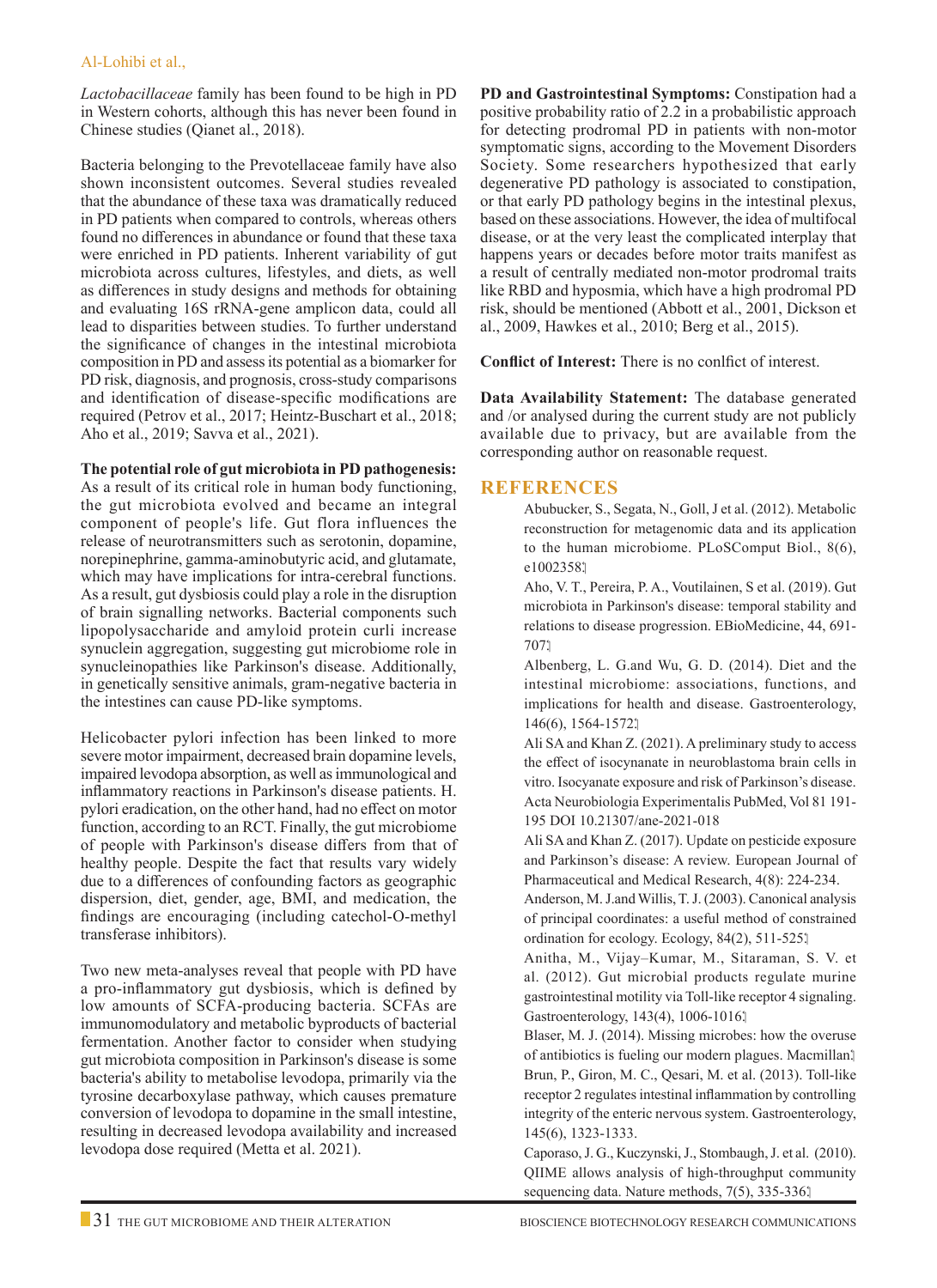Cersosimo, M. G., and Benarroch, E. E. (2012). Pathological correlates of gastrointestinal dysfunction in Parkinson's disease. Neurobiology of disease, 46(3), 559- 564.

Christodoulides, S., Dimidi, E., Fragkos, K.C. et al. (2016). Systematic review with meta-analysis: effect of fibre supplementation on chronic idiopathic constipation in adults. Alimentary pharmacology and therapeutics, 44(2), 103-116.

Claesson, M. J., Jeffery, I. B., Conde, S. et al. (2012). Gut microbiota composition correlates with diet and health in the elderly. Nature, 488(7410), 178-184.

Clairembault, T., Leclair-Visonneau, L., Coron, E et al. (2015). Structural alterations of the intestinal epithelial barrier in Parkinson's disease. Acta neuropathologica communications,  $3(1)$ ,  $1-9$ .

Collins, J., Borojevic, R., Verdu, E. F. et al. (2014). Intestinal microbiota influence the early postnatal development of the enteric nervous system. Neurogastroenterology and Motility, 26(1), 98-107.

Cryan, J. F., O'Riordan, K. J., Sandhu, K et al. (2020). The gut microbiome in neurological disorders. The Lancet Neurology, 19(2), 179-194.

 DeWeerdt S. (2018). How baby's first microbes could be crucial to future health. Nature,555:18–19.

 Donia, M. S., and Fischbach, M. A. (2015). Small molecules from the human microbiota. Science, 349(6246).

 Duncan, S. H., and Flint, H. J. (2013). Probiotics and prebiotics and health in ageing populations. Maturitas,  $75(1), 44-50.$ 

 Duncan, S. H., Lobley, G. E., Holtrop, G. et al. (2008). Human colonic microbiota associated with diet, obesity and weight loss. International journal of obesity, 32(11), 1720-1724.

Frese, S. A., Hutton, A. A., Contreras, L. N et al. (2017). Persistence of supplemented Bifidobacterium longum subsp. infantis EVC001 in breastfed infants. MSphere,  $2(6)$ 

Furness, J. B., Kunze, W. A., and Clerc, N. (1999). II. The intestine as a sensory organ: neural, endocrine, and immune responses. American Journal of Physiology-Gastrointestinal and Liver Physiology, 277(5), G922- G928.1

Furusawa, Y., Obata, Y., Fukuda, S et al. (2013). Commensal microbe-derived butyrate induces the differentiation of colonic regulatory T cells. Nature, 504(7480), 446-450. Galland, L. (2014). The gut microbiome and the brain. Journal of medicinal food, 17(12), 1261-1272.

Gilbert, J., Knight, R., and Blakeslee, S. (2017). Dirt is good: The advantage of germs for your child's developing immune system. St. Martin's Press.

Goedert, J. J., Hua, X., Yu, G., and Shi, J. (2014). Diversity and composition of the adult fecal microbiome associated with history of cesarean birth or appendectomy: analysis of the American Gut Project. EBioMedicine, 1(2-3), 167- 172.

Goll, J., Rusch, D. B., Tanenbaum, D. M et al. (2010).

METAREP: JCVI metagenomics reports—an open source tool for high-performance comparative metagenomics. Bioinformatics, 26(20), 2631-2632.

Goto, Y., Obata, T., Kunisawa, J., Sato, S et al. (2014). Innate lymphoid cells regulate intestinal epithelial cell glycosylation. Science, 345(6202).

Greiner, T., and Bäckhed, F. (2011). Effects of the gut microbiota on obesity and glucose homeostasis. Trends in Endocrinology and Metabolism, 22(4), 117-123.

Grice, E. A., and Segre, J. A. (2011). The skin microbiome. Nature reviews microbiology, 9(4), 244-253.

Heintz-Buschart, A., Pandey, U., Wicke, T. et al. (2018). The nasal and gut microbiome in Parkinson's disease and idiopathic rapid eye movement sleep behavior disorder. Movement Disorders, 33(1), 88-98.

Hiergeist, A., Gläsner, J., Reischl, U., and Gessner, A. (2015). Analyses of intestinal microbiota: culture versus sequencing. ILAR journal, 56(2), 228-240.

Hill-Burns, E. M., Debelius, J. W., Morton, J. T., Wissemann, W. T., Lewis, M. R., Wallen, Z. D and Payami, H. (2017). Parkinson's disease and Parkinson's disease medications have distinct signatures of the gut

microbiome. Movement Disorders, 32(5), 739-749.

Holscher, H. D. (2017). Dietary fiber and prebiotics and the gastrointestinal microbiota. Gut microbes, 8(2), 172- 184.

Hooper, L. V., and Gordon, J. I. (2001). Commensal hostbacterial relationships in the gut. Science, 292(5519), 1115-1118.

Hooper, L. V., Wong, M. H., Thelin, A et al. (2001). Molecular analysis of commensal host-microbial relationships in the intestine. Science, 291(5505), 881- 884.

Hopfner, F., Künstner, A., Müller, S. H et al. (2017). Gut microbiota in Parkinson disease in a northern German cohort. Brain research, 1667, 41-45.

Holman, J. M., De Jager, P. L., and Feany, M. B. (2011). Parkinson's disease: genetics and pathogenesis. Annual Review of Pathology: Mechanisms of Disease, 6, 193- 222.

Huson, D. H., Auch, A. F., Qi, J., and Schuster, S. C. (2007). MEGAN analysis of metagenomic data. Genome research, 17(3), 377-386.

Huttenhower, C., Gevers, D., Knight, R et al. (2012). Structure, function and diversity of the healthy human microbiome. nature, 486(7402), 207.

Isolauri, E. (2012). Development of healthy gut microbiota early in life. Journal of paediatrics and child health, 48, 1-6.

Jeffery, I. B., and O'Toole, P. W. (2013). Diet-microbiota interactions and their implications for healthy living. Nutrients, 5(1), 234-252.

Jin, M., Li, J., Liu, F. et al. (2019). Analysis of the gut microflora in Patients with Parkinson's disease. Frontiers in neuroscience, 13, 1184.

Jumpertz, R., Le, D. S., Turnbaugh, P. J et al. (2011). Energy-balance studies reveal associations between gut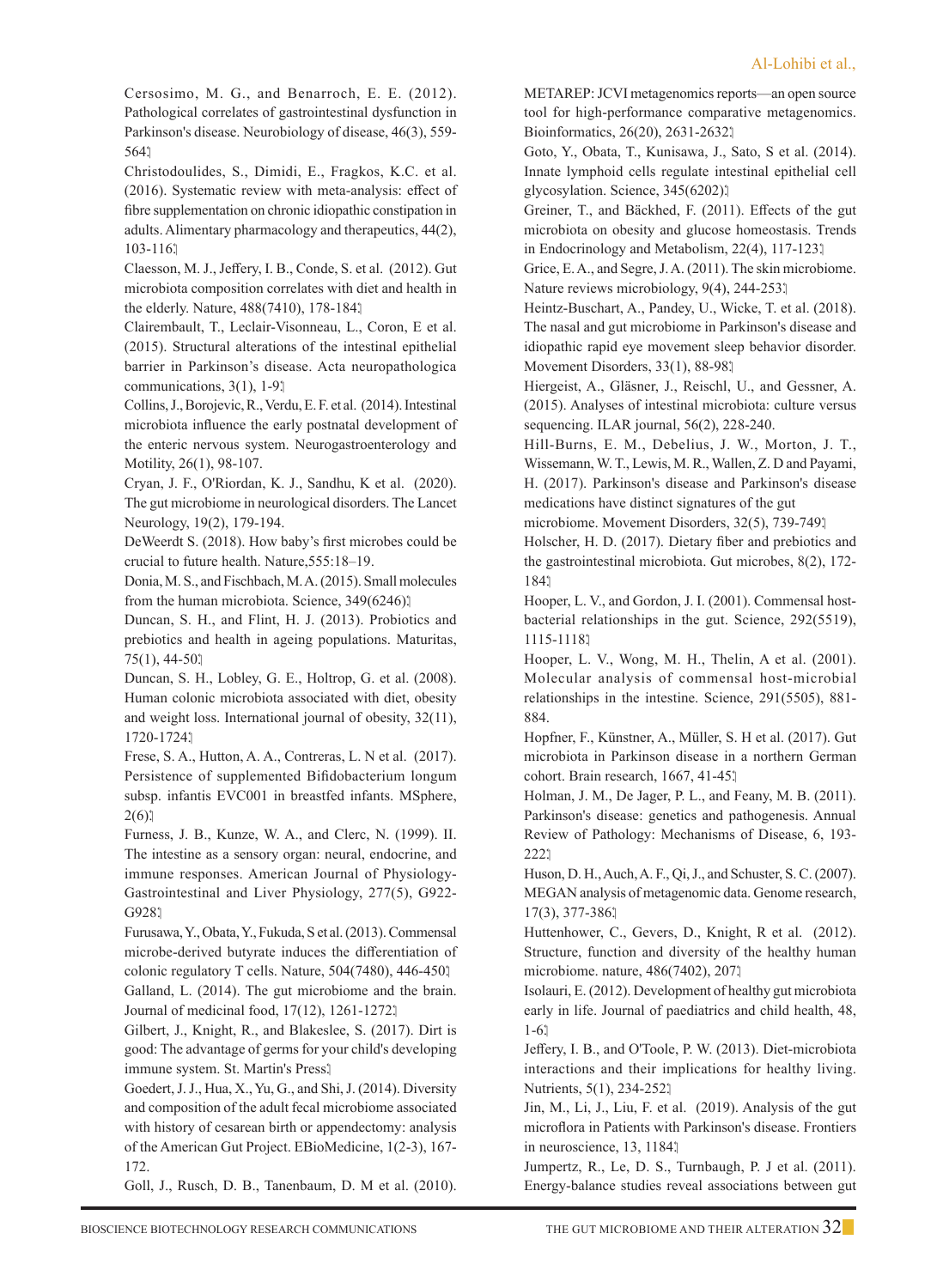#### Al-Lohibi et al.,

microbes, caloric load, and nutrient absorption in humans. The American journal of clinical nutrition, 94(1), 58-65. Kashtanova, D. A., Popenko, A. S., Tkacheva, O. N. et al. (2016). Association between the gut microbiota and diet: fetal life, early childhood, and further life. Nutrition, 32(6), 620-627.

 Kau, A. L., Ahern, P. P., Griffin, N. W. et al. (2011). Human nutrition, the gut microbiome and the immune system. Nature, 474(7351), 327-336.

 Keshavarzian, A., Engen, P., Bonvegna, S. et al. (2020). The gut microbiome in Parkinson's disease: a culprit or a bystander? In Progress in Brain Research (eds Björklund, A. Angela Cenci, M.), Elsevier.

 Keshavarzian, A., Green, S. J., Engen, P. A. et al. (2015). Colonic bacterial composition in Parkinson's disease. Movement Disorders, 30(10), 1351-1360.

 Khan Z and Ali SA. (2018). Oxidative stress-related biomarkers in Parkinson's disease: A systematic review and meta-analysis. Iranian Journal of Neurology. 17(3):137-144.

 Khan, M. T., Nieuwdorp, M., and Bäckhed, F. (2014). Microbial modulation of insulin sensitivity. Cell metabolism, 20(5), 753-760.

 Langille, M. G., Zaneveld, J., Caporaso, J. G. et al. (2013). Predictive functional profiling of microbial communities using 16S rRNA marker gene sequences. Nature biotechnology, 31(9), 814-821.

 Louis, P., and Flint, H. J. (2007). Development of a semiquantitative degenerate real-time pcr-based assay for estimation of numbers of butyryl-coenzyme A (CoA) CoA transferase genes in complex bacterial samples. Applied and environmental microbiology, 73(6), 2009-2012.

 Matsuki, T., Watanabe, K., Fujimoto, J. et al. (2002). Development of 16S rRNA-gene-targeted group-specific primers for the detection and identification of predominant bacteria in human feces. Applied and environmental microbiology, 68(11), 5445-5451.

 McArdle, B. H., and Anderson, M. J. (2001). Fitting multivariate models to community data: a comment on distance-based redundancy analysis. Ecology, 82(1), 290-297.

 McDonald, D., Price, M. N., Goodrich, J. et al. (2012). An improved Greengenes taxonomy with explicit ranks for ecological and evolutionary analyses of bacteria and archaea. The ISME journal, 6(3), 610-618.

 Metta, V., Leta, V., Mrudula, K. R et al. (2021). Gastrointestinal dysfunction in Parkinson's disease: molecular pathology and implications of gut microbiome, probiotics, and fecal microbiota transplantation. Journal of Neurology, 1-10.

 Meyer, F., Paarmann, D., D'Souza, M et al. (2008). The metagenomics RAST server–a public resource for the automatic phylogenetic and functional analysis of metagenomes. BMC bioinformatics, 9(1), 1-8.

 Miraglia, F., andColla, E. (2019). Microbiome, Parkinson's disease and molecular mimicry. Cells, 8(3), 222.

Morgan, X. C., andHuttenhower, C. (2014). Meta'omic

analytic techniques for studying the intestinal microbiome. Gastroenterology, 146(6), 1437-1448.

O'Connor, E. M., O'Herlihy, E. A., and O'Toole, P. W. (2014). Gut microbiota in older subjects: variation, health consequences and dietary intervention prospects. Proceedings of the Nutrition Society, 73(4), 441-451.

Okada, H., Kuhn, C., Feillet, H. et al. (2010). The 'hygiene hypothesis' for autoimmune and allergic diseases: an update. Clinical and Experimental Immunology, 160(1), 1-9.

Pellegrini, C., Antonioli, L., Colucci, R. et al. (2018). Interplay among gut microbiota, intestinal mucosal barrier and enteric neuro-immune system: a common path to neurodegenerative diseases?. Acta neuropathologica, 136(3), 345-361.

Perez Martinez, G., Bäuerl, C and Collado, M. C. (2014). Understanding gut microbiota in elderly's health will enable intervention through probiotics. Beneficial microbes, 5(3), 235-246.

Petrov, V. A., Saltykova, I. V., Zhukova, I. A et al. (2017). Analysis of gut microbiota in patients with Parkinson's disease. Bulletin of experimental biology and medicine, 162(6), 734-737.

Pietrucci, D., Cerroni, R., Unida, V. et al. (2019). Dysbiosis of gut microbiota in a selected population of Parkinson's patients. Parkinsonism and related disorders, 65, 124- 130.

Poewe, W., Seppi, K., Tanner, C. M., et al. (2017). Parkinson disease. Nature reviews Disease primers, 3(1),  $1 - 211$ 

Pollock, J., Glendinning, L., Wisedchanwet, T. et al. (2018). The madness of microbiome: attempting to find consensus "best practice" for 16S microbiome studies. Applied and environmental microbiology, 84(7).

Qian, Y., Yang, X., Xu, S. et al. (2018). Alteration of the fecal microbiota in Chinese patients with Parkinson's disease. Brain, behavior, and immunity, 70, 194-202.

Qin, J., Li, R., Raes, J et al. (2010). A human gut microbial gene catalogue established by metagenomic sequencing. nature, 464(7285), 59-65.

Quigley, E. M. (2011). Passing the bug-Translocation, bacteremia, and sepsis in the intensive care unit patient: Is intestinal decontamination the answer?. Critical care medicine, 39(5), 1202-1203.

 Rappé, M. S. andGiovannoni, S. J. (2003). The uncultured microbial majority. Annual Reviews in Microbiology, 57(1), 369-394.

 Ridaura, V. K., Faith, J. J., Rey, F. E., Cheng, J et al. (2013). Gut microbiota from twins discordant for obesity modulate metabolism in mice. Science, 341(6150).

 Roca-Saavedra, P., Mendez-Vilabrille, V., Miranda, J. M. et al. (2018). Food additives, contaminants and other minor components: effects on human gut microbiota—a review. Journal of physiology and biochemistry, 74(1), 69-83

 Romano, S., Savva, G. M., Bedarf, J. R et al., (2021). Meta-analysis of the Parkinson's disease gut microbiome suggests alterations linked to intestinal inflammation. npj